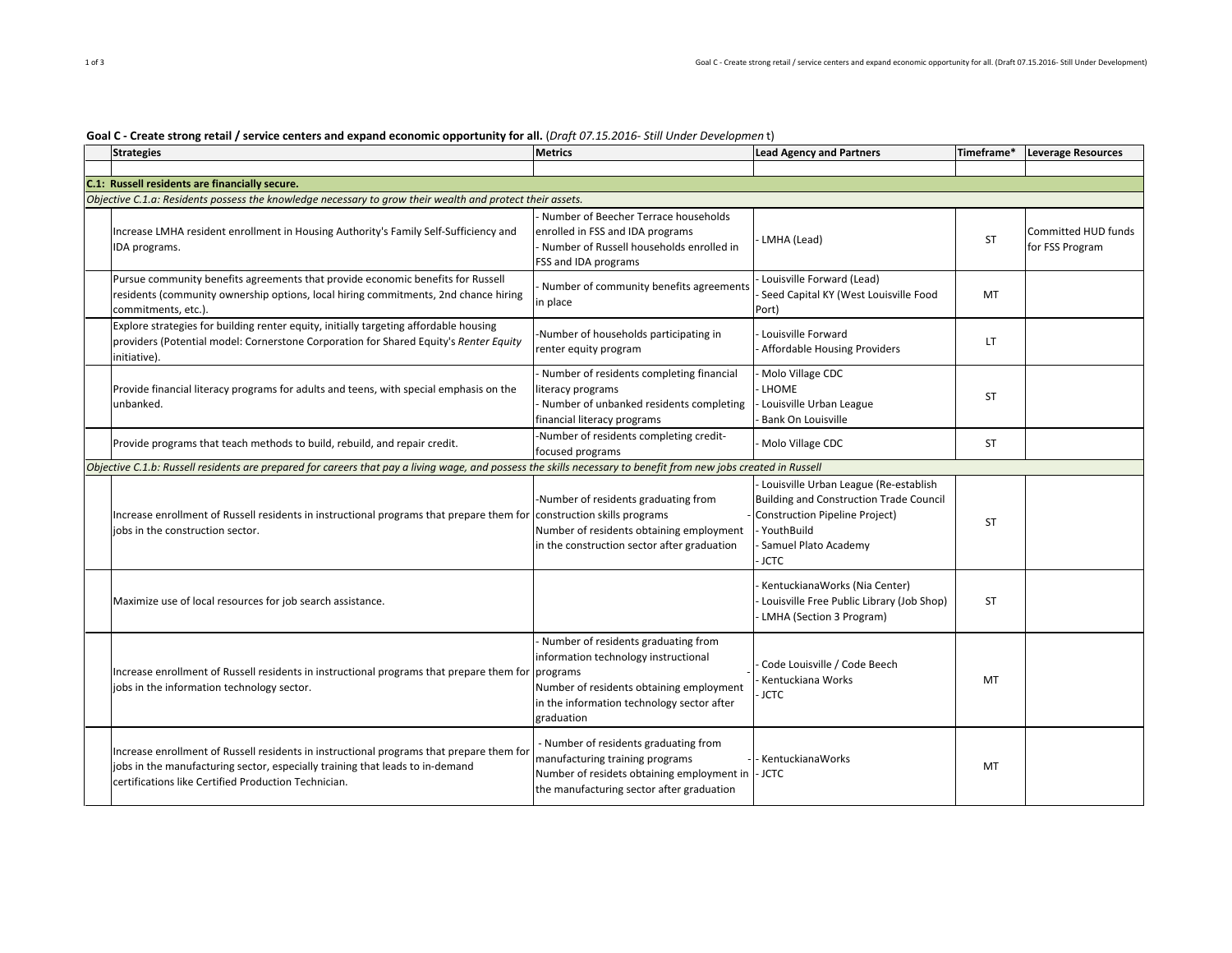| <b>Strategies</b>                                                                                                                                                                                                                                                                                                                                                                          | <b>Metrics</b>                                                                                                                                                                             | <b>Lead Agency and Partners</b>                                                                                                | Timeframe* | <b>Leverage Resources</b>                                                              |
|--------------------------------------------------------------------------------------------------------------------------------------------------------------------------------------------------------------------------------------------------------------------------------------------------------------------------------------------------------------------------------------------|--------------------------------------------------------------------------------------------------------------------------------------------------------------------------------------------|--------------------------------------------------------------------------------------------------------------------------------|------------|----------------------------------------------------------------------------------------|
|                                                                                                                                                                                                                                                                                                                                                                                            |                                                                                                                                                                                            |                                                                                                                                |            |                                                                                        |
| Expand and enhance existing programs that work with youth in the court system to help  - Number of youth participating in Right<br>them set and meet personal and career goals (Right Turn, Right Turn 2.0, REImage).                                                                                                                                                                      | Turn, Right Turn 2.0, and REImage                                                                                                                                                          | KentuckianaWorks                                                                                                               | MT         |                                                                                        |
| Expand and enhance existing programs that work with the formerly incarcerated and<br>those in recovery to help them set and meet personal and career goals (The Restored<br>Village, The Healing Place).                                                                                                                                                                                   | Number of residents participating in The<br>Restored Village and Healing Place<br>programming                                                                                              | MoloVillage CDC<br>The Healing Place                                                                                           | MT         | Recent Molo Village<br>CDC grant award                                                 |
| Partner with the West Louisville Food Port to establish an employer-led jobs project to<br>train and place residents in health/food related jobs.                                                                                                                                                                                                                                          | Number of residents graduating from Food<br>Port job training program<br>Number of Russell resident Food Port job<br>training program graduates hired for<br>health/food related jobs      | West Louisville Food Port (Lead)<br>KentuckianaWorks<br>Louisville Forward                                                     | LT         |                                                                                        |
| Goal C.2: Existing Russell businesses are encouraged to stay and grow, and new commercial activities are drawn to the area to further stimulate growth.                                                                                                                                                                                                                                    |                                                                                                                                                                                            |                                                                                                                                |            |                                                                                        |
| Objective C.2.a: Encourage existing commercial and non-profit enterprises to stay and grow.                                                                                                                                                                                                                                                                                                |                                                                                                                                                                                            |                                                                                                                                |            |                                                                                        |
| Establish an active business organization of local business owners and Metro / regional<br>economic development professionals to coordinate strategic efforts and advocate for<br>local business.                                                                                                                                                                                          | Number of member businesses                                                                                                                                                                | Louisville Forward<br>Louisville Downtown Partnership?                                                                         | <b>ST</b>  |                                                                                        |
| Market existing programs. Help promote programming, activities and use of the KY<br>Center for African American Heritage through Vision Russell outreach efforts<br>(newsletter, NOWs, Vision Russell meetings, website, etc.)                                                                                                                                                             | Number of visitors to KY Center for African<br>American Heritage<br>Number of events/exhibits at KCAAH                                                                                     | KY Center for African American Heritage                                                                                        | <b>ST</b>  |                                                                                        |
| Offer financial incentives, such as tax moratoriums, revolving loan funds, use of VAPs, to<br>encourage business expansion and physical improvements to existing commercial<br>structures. Encourage food entrepreneurs "graduating" from Chef Space's kitchen<br>incubator to their own premises to remain in Russell, providing micro or small business<br>loans to eligible businesses. | Number of businesses using financial<br>ncentives.<br>Number of VAPS that are put into use for<br>business purposes.<br>-Number of businesses leaving Chef Space<br>that remain in Russell | Louisville Forward<br><b>Community Ventures Corporation</b><br>Louisville Metro Community Services                             | MT/LT      | \$100,000 in Program<br>Year 2017 CDBG Funds<br>for microbusiness loans                |
| Objective C.2.b: Foster new commercial and non-profit enterprises.                                                                                                                                                                                                                                                                                                                         |                                                                                                                                                                                            |                                                                                                                                |            |                                                                                        |
| Develop and promote a business recruitment strategy for Russell that targets services<br>that are most desired by residents. Consider expedited review, waived fees, matching<br>façade improvement grants, reduced parking requirements, use of VAPs, etc.                                                                                                                                | Number of new businesses opening in<br>Russell                                                                                                                                             | Louisville Forward                                                                                                             | ST         | \$200,000 in Program<br>Year 2017 CDBG Funds<br>for small business<br>attraction loans |
| Identify appropriate spaces for targeted businesses; prioritize LLLC/Old Walnut Street<br>Development as an existing location with potential to create 125-215 new jobs.                                                                                                                                                                                                                   |                                                                                                                                                                                            |                                                                                                                                |            |                                                                                        |
| Design public spaces with infrastructure that supports pop-up events like mobile fresh<br>food markets or craft fairs.                                                                                                                                                                                                                                                                     |                                                                                                                                                                                            | LMHA and/or its Developer                                                                                                      | ST         | CDBG Funds for new<br>Beecher site<br>infrastructure                                   |
| Integrate neighborhood-serving, ground-floor use opportunities into Beecher Terrace<br>site plan (retail, office, social service providers, co-working spaces, etc.).                                                                                                                                                                                                                      | Square feet occupied commercial space                                                                                                                                                      | LMHA and/or its Developer<br>Louisville Forward                                                                                | <b>MT</b>  |                                                                                        |
| Support the development of a cultural arts district on Muhammad Ali Blvd. between 6th<br>to 18th Streets.                                                                                                                                                                                                                                                                                  |                                                                                                                                                                                            | LCCC, KY Center for African American<br>Arts, University of Louisville                                                         |            |                                                                                        |
| Create a medical services and research district in north east Russell (roughly bounded by<br>11th, 13th, Muhammad Ali, Jefferson) by attracting high quality medical providers to<br>complement Park DuValle Health Center, Integrated Medical Solutions and the<br>University of Louisville's Department of Public Health                                                                 | Square feet occupied by medical services or<br>researchers.                                                                                                                                | AM Development Group (MOLO Village)<br>Louisville Forward<br>LMHA and/or its Developer<br>Louisville Central Community Centers | LT         | \$200,000 in Program<br>Year 2017 CDBG Funds<br>for small business<br>attraction loans |